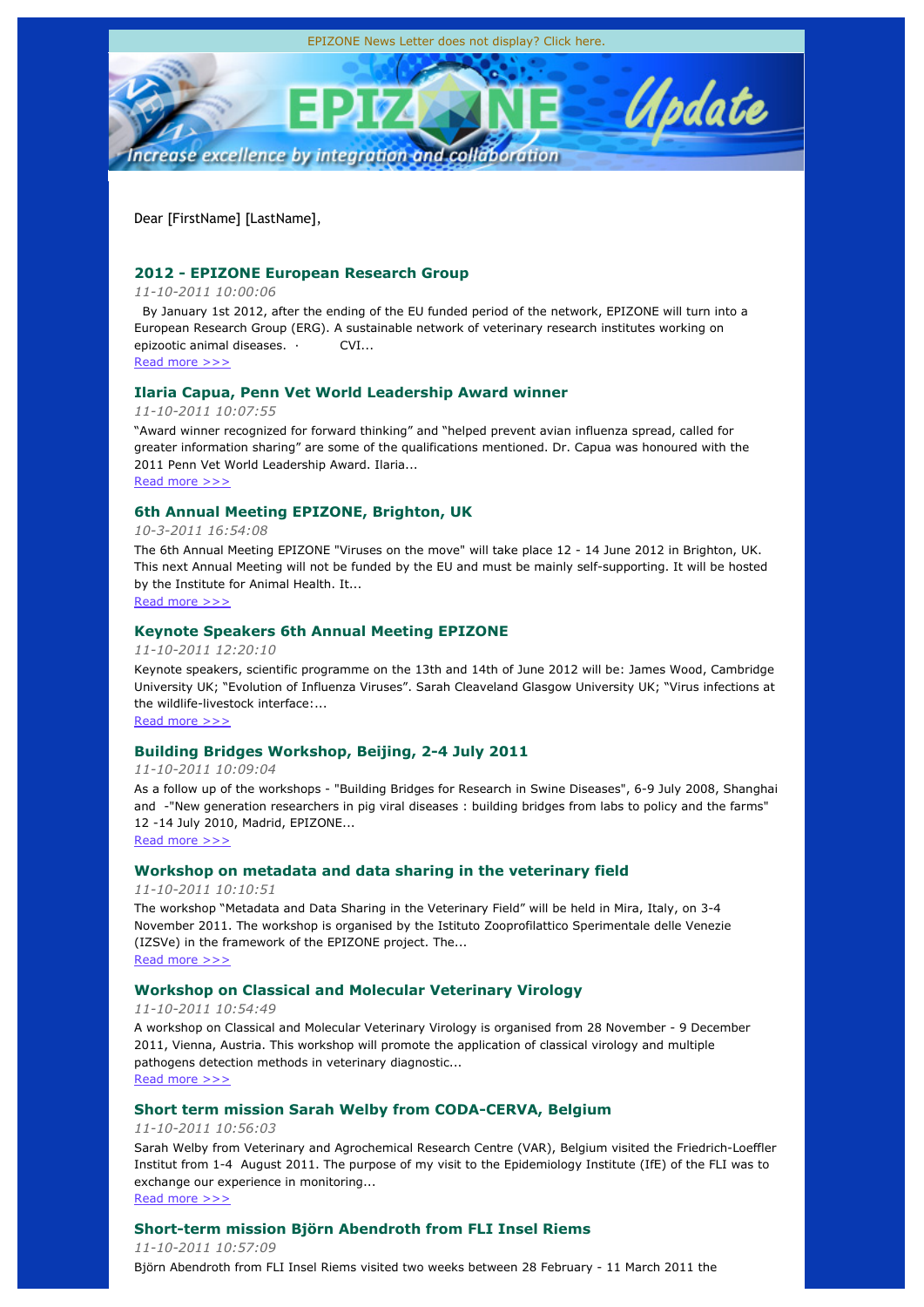Veterinary Laboratories Agency (VLA), Weybridge (UK). The reason of my visit was to improve my knowledge on the usage and handling of the (EPIZONE) Pan-Viral...

Read more >>>

# **Avtivity Agenda**

*12-10-2011 12:54:41*

28 Nov - 9 Dec 2011 - Workshop "Classical and Molecular Veterinary Virology", Vienna, Austria. 3-4 November 2011 - Workshop "Metadata and Data Sharing in the Veterinary Field" Mira, Italy. 12-14 June 2012 - 6th Annual Meeting EPIZONE....

Read more >>>

Contact information: E-mail:epizone.cvi@wur.nl www.epizone-eu.net

EPIZONE is the Network of Excellence for Epizootic Disease Diagnosis and Control, supported by funding under the Sixth Research Framework Programme of the EU.

To unsubscribe for the EPIZONE Update please send an e-mail to: epizone.cvi@wur.nl

Copyright (C) 2008 EPIZONE All rights reserved.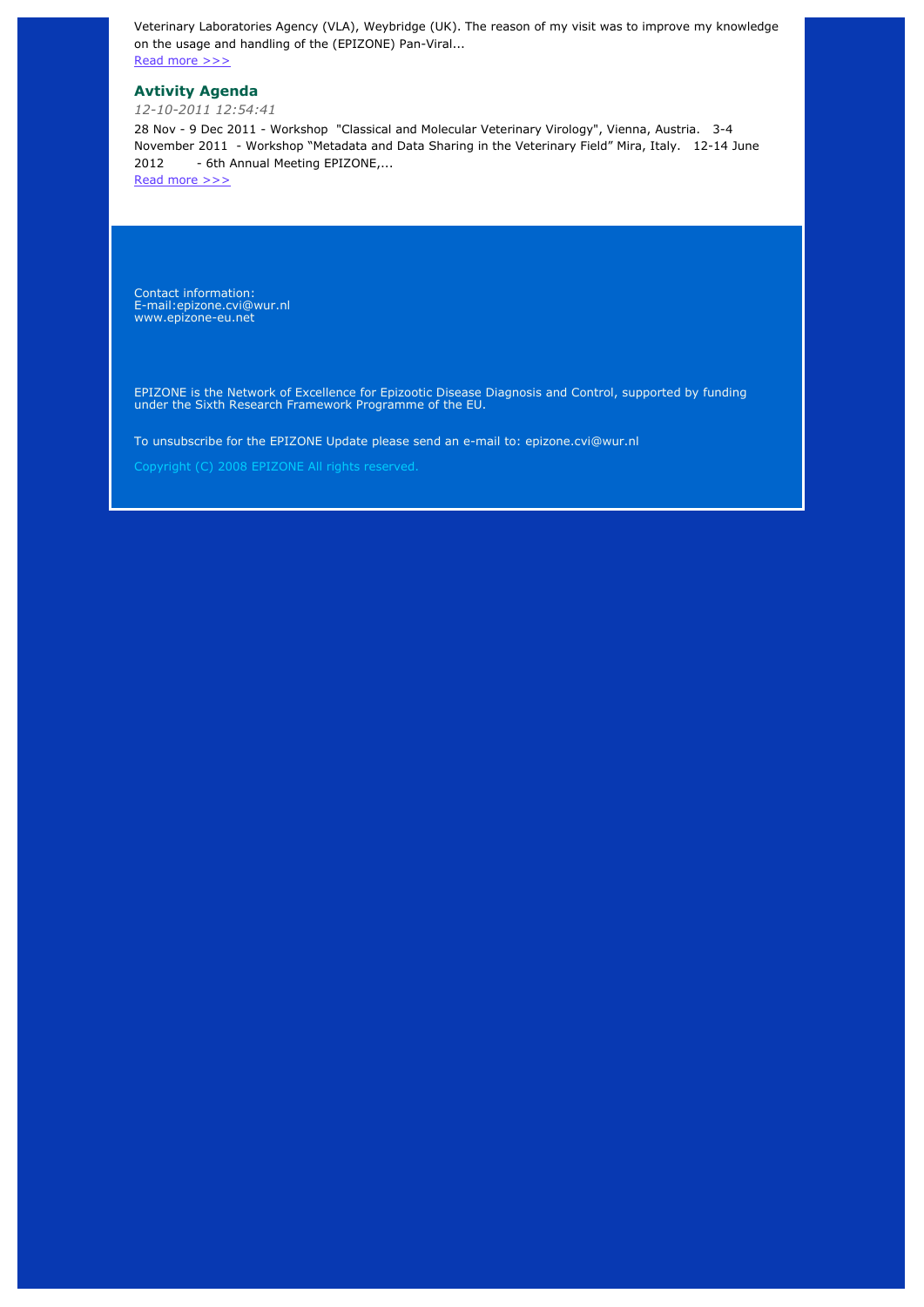### **2012 - EPIZONE European Research Group**

By January 1st 2012, after the ending of the EU funded period of the network, EPIZONE will turn into a European Research Group (ERG). A sustainable network of veterinary research institutes working on epizootic animal diseases.

- CVI will be the first coordinator of the ERG
- The mission of EPIZONE will stay largely the same.
- The new coordinating forum will decide on the first network activities.
- The focus will be on research networking and primary aims are likely to include:
	- o keeping up the EPIZONE website,
	- o the newsletter,
	- o the Young EPIZONE programme,
	- o the short term missions and
	- o the maintenance of the EPIZONE databases.
	- o EPIZONE will also continue its annual meetings: The next one will be in Brighton UK 12-14 June 2012.

All interested present partners of the network, will be the founding partners of the ERG and will support it with annual fee of € 5000.

#### **New additional ERG partners and associates**

A call for new additional ERG partners and associates is foreseen in summer 2012. Information about this will be available on the website at the time. Through creation of the EPIZONE European Research Group we hope we will be able to keep the successful EPIZONE community together and even enlarge it. Continuing the fruitful cooperations should also enable us to generate extra research funding and launch new research programmes.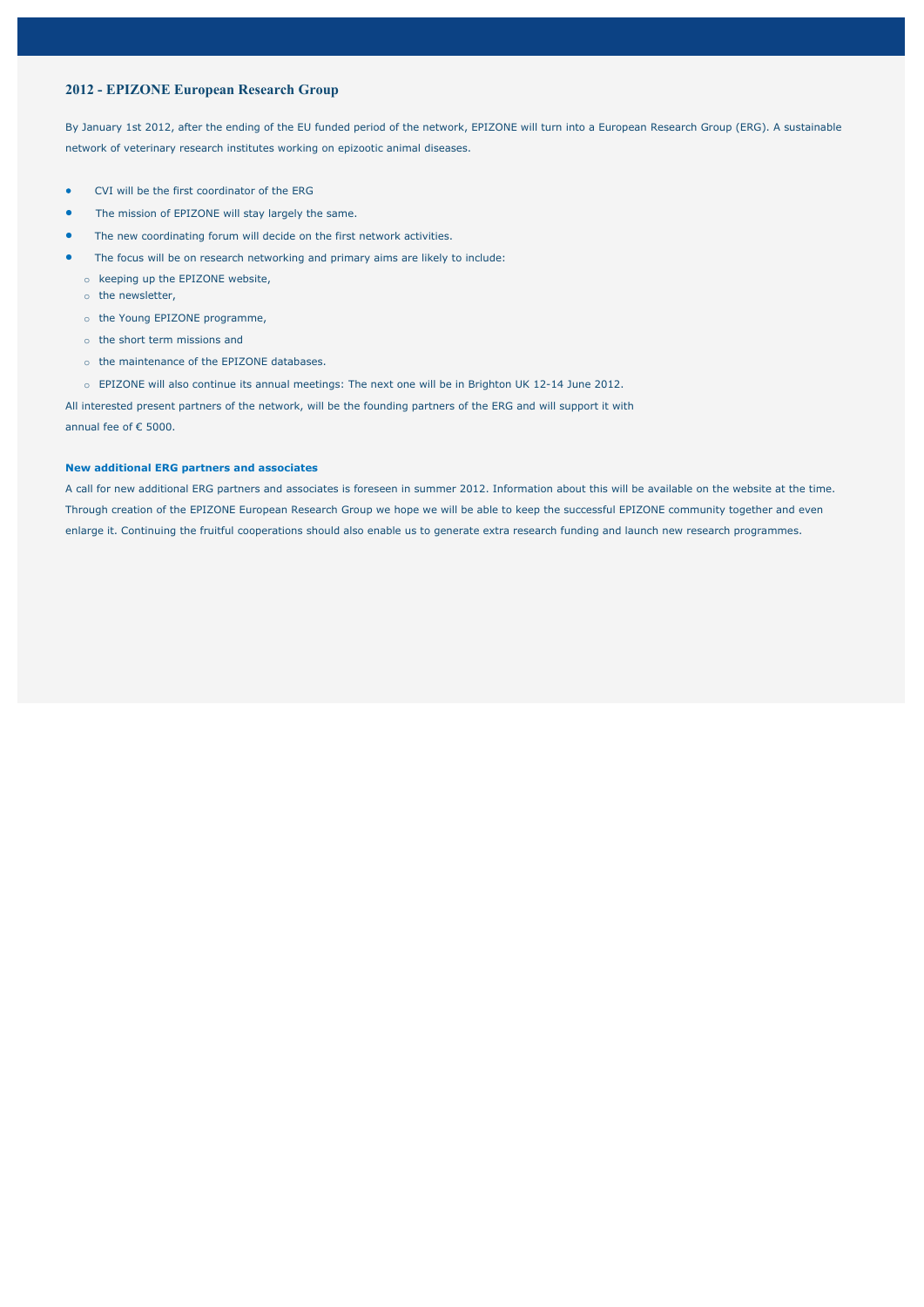## **Ilaria Capua, Penn Vet World Leadership Award winner**

"Award winner recognized for forward thinking" and "helped prevent avian influenza spread, called for greater information sharing" are some of the qualifications mentioned.

#### **Dr. Capua was honoured with the 2011 Penn Vet World Leadership Award**.

Ilaria Capua: "When H5N1 hit the fan, my group was one of a few in the world that had managed a real outbreak of avian influenza. We knew a lot about outbreak management and about the virus itself. We were involved in an international task force that was in place to try and manage the epidemic."

Dr. Capua is director of the Department of Comparative Biomedical Sciences at the Istituto Zooprofilattico Sperimentale delle Venezie in Legnaro, Italy and participant in the EPIZONE Network of Ecxellence. Her staff of more than 70 provides diagnostic expertise globally and conducts cutting-edge research on influenza viruses and viral zoonoses. About a decade ago, her Italian laboratory helped turn the tide in the fight against the spread of H5N1 avian influenza, and she served as the catalyst for greater information sharing among laboratories, particularly between the animal health and public health disciplines.

For her efforts in these areas, Dr. Capua was honoured with the 2011 Penn Vet World Leadership Award. The unrestricted award of \$100,000 is given annually to a veterinarian who has dramatically changed the practice and image of the profession and substantially influenced the lives and careers of others.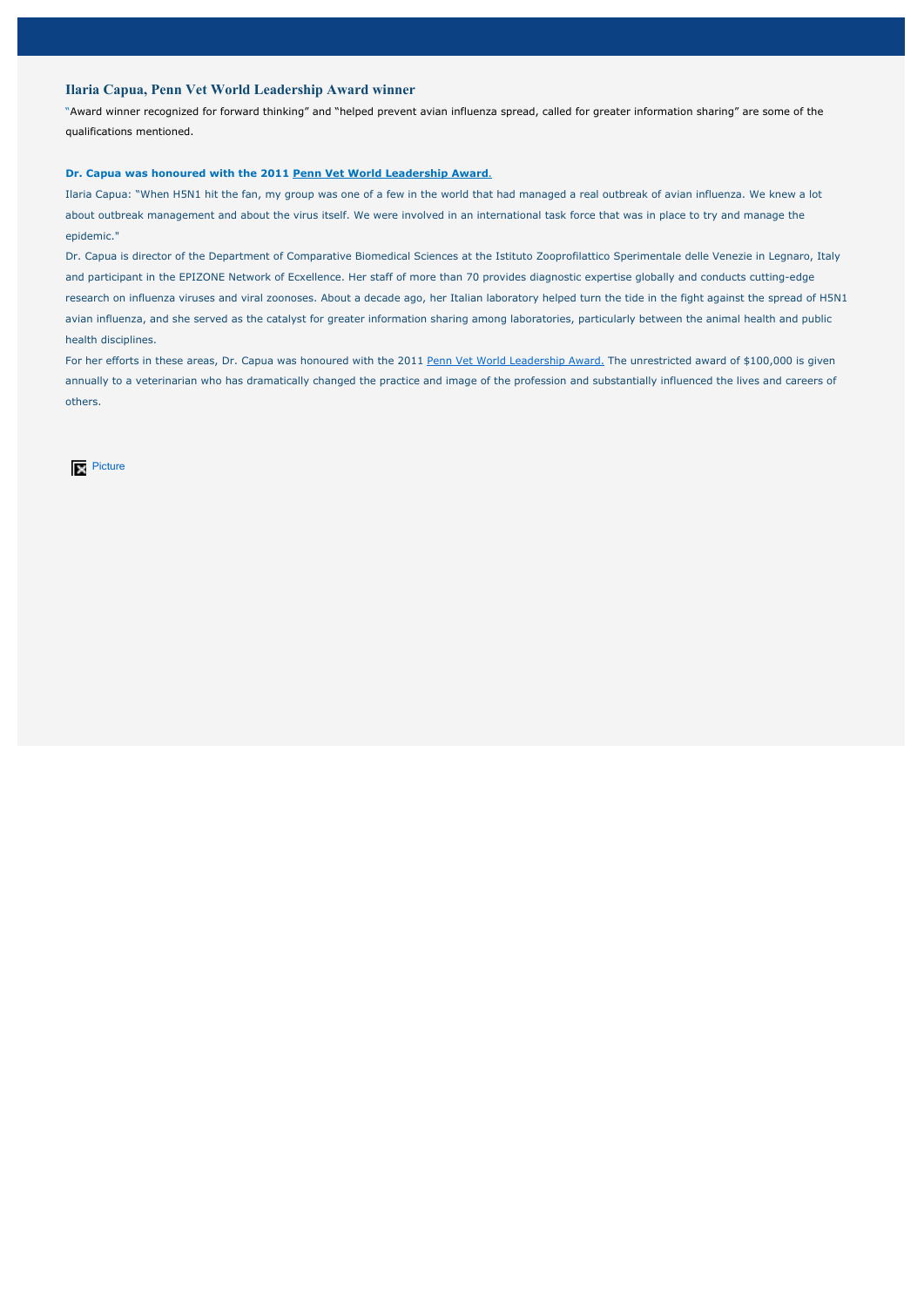## **6th Annual Meeting EPIZONE, Brighton, UK**

The **6th Annual Meeting EPIZONE** "**Viruses on the move"** will take place **12 - 14 June 2012 in Brighton**, UK. This next Annual Meeting will not be funded by the EU and must be mainly self-supporting. It will be hosted by the Institute for Animal Health. It is aimed to have about 200-250 attendees. The venue of the Annual Meeting will be the Brighton Dome, a historic building providing dynamic conference and meeting facilities situated in the heart of Britain's cosmopolitan city-by-the-sea, Brighton (Pavilion Theatre, Founders Room, Corn Exchange, Foyer Bar).

#### **Viruses on the move**

The theme of the 6th Annual Meeting "Viruses on the move" reflects the ever changing virus landscape. This poses continuing and new threats to animal and human health and food security and provides challenges for control of animal diseases. The meeting will address the latest developments aimed at monitoring and understanding the evolution, emergence, transmission and spread of epizootic viruses. Focus will remain on EPIZONE themes aimed at improved disease control through integration and collaboration of research in diagnosis, intervention strategies, risk assessment, surveillance and epidemiology.

#### **Special topic "African swine fever and other emerging virus diseases"**

African swine fever (ASF) is a devastating, highly fatal disease of pigs which has severe socio-economic consequences in affected countries. The recent spread of ASF to the Trans Caucasus region and Russian Federation emphasises the risks for further global spread and the threat posed to global food security. There is an urgent need for coordinated action and development of improved tools and knowledge to control ASF. Other emerging viruses present similar challenges.

**From 15th January 2012**, abstract submission, hotel reservation and registration will be **open on the EPIZONE** website.

**Deadlines 2012**

Abstract submission - 29 February Early registration - 1 April Registration - 1 May Hotel - 11 May

### **Registration fees**:

From EPIZONE Member Institutes: Early 200 Euros, Late 250 Euros.

From Non-EPIZONE Member Institutes, Early 300 Euros, Late 400 Euros.

To include Drinks Reception evening 12th, Lunch, Coffee and Tea 13th and 14th, Social Dinner evening of 13<sup>th</sup>, Abstract Book, Full scientific

programme 13th and 14th June. Small meetings rooms available on  $12<sup>th</sup>$ .

**Hotel reservation** should be by individuals using the link to hotel sites from EPIZONE website.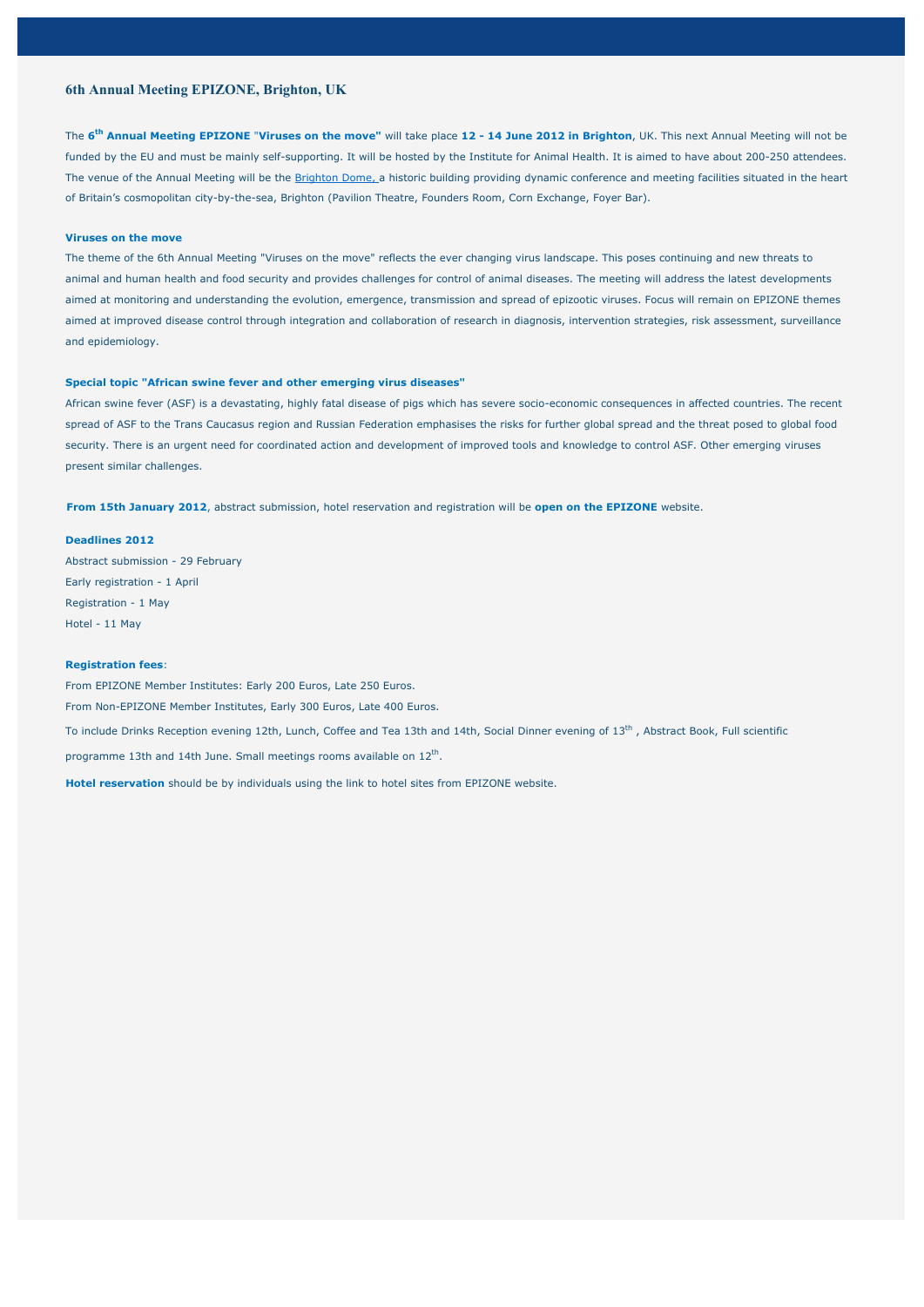## **Keynote Speakers 6th Annual Meeting EPIZONE**

**Keynote speakers,** scientific programme on the 13th and 14th of June 2012 will be:

- James Wood, Cambridge University UK; "*Evolution of Influenza Viruses*".
- Sarah Cleaveland Glasgow University UK; "*Virus infections at the wildlife-livestock interface: rabies, FMD and MCF*".
- Stuart Nichol, Special Pathogens Branch, Centers for Disease Control and Prevention, Atlanta USA; "*Rift Valley fever: hitting a moving target with a One Health approach*".
- Christian Drosten, University of Bonn, Germany;*"Bats as reservoirs for virus infections".*
- Oliver Pybus, University of Oxford UK; "*Viral evolution: endless forms most probable".*
- Carmina Gallardo, CISA/INIA, Madrid, Spain; "*African swine fever in Africa: The role of the African indigenous pigs in the transmission of the disease".*

#### **Besides this there will be sessions for offered papers on**:

- The EPIZONE themes: Diagnostics, Intervention Strategies, Epidemiology and Emerging Diseases, Risk Analysis
- and the special themes of this meeting: African swine fever and Next Generation Sequencing Technologies.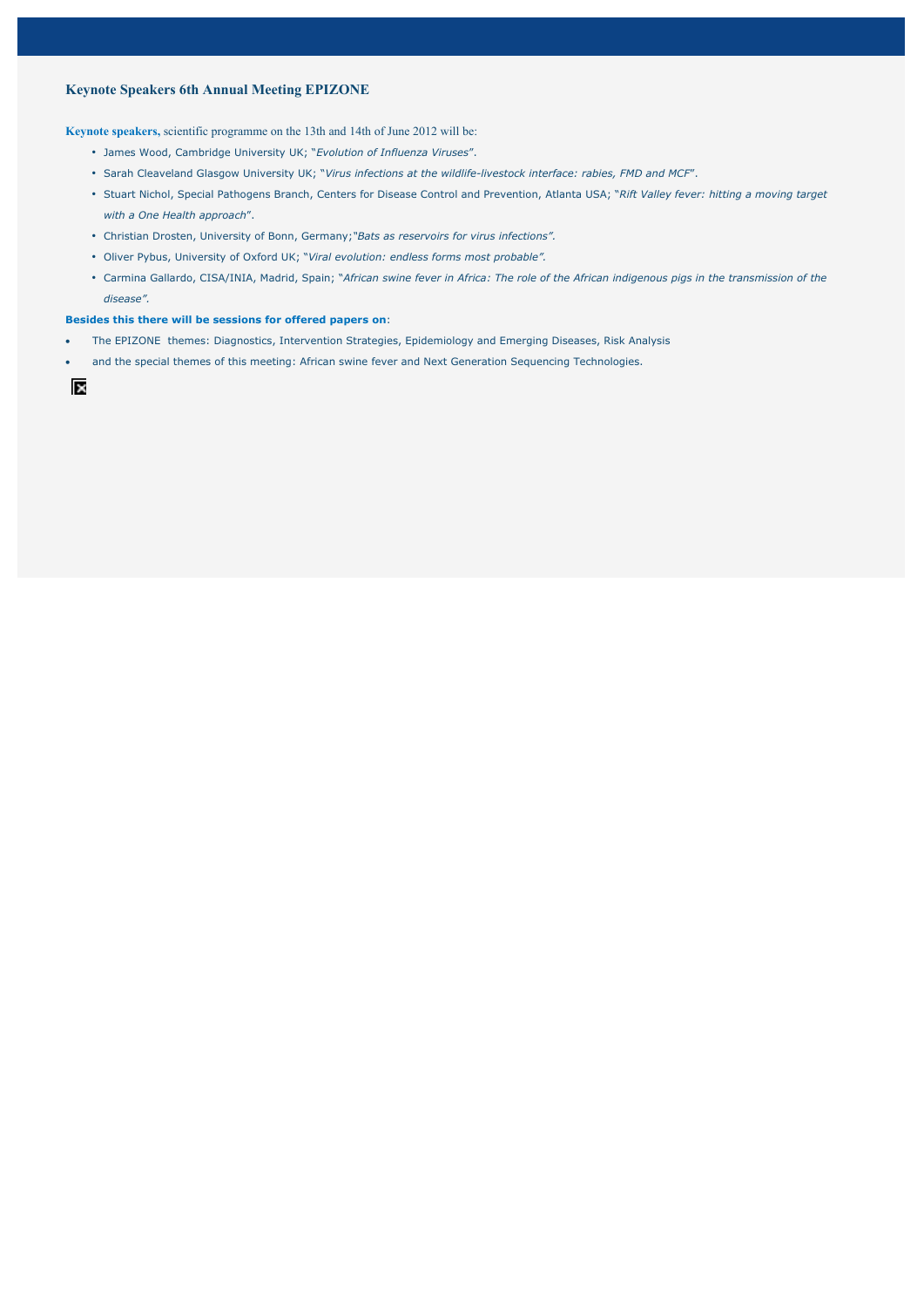### **Building Bridges Workshop, Beijing, 2-4 July 2011**

As a follow up of the workshops

- "Building Bridges for Research in Swine Diseases", 6-9 July 2008, Shanghai and
- **-"**New generation researchers in pig viral diseases : building bridges from labs to policy and the farms" 12 -14 July 2010, Madrid, EPIZONE organised in cooperation with Partner LVRI and EU-project Conflutech the workshop
- **"Promoting Scientific Cooperation between China and Europe to Combat Epizootic Diseases**", 2-4 July, Beijing.

**Around 50 persons from Asia, Europe and the Middle-East participated** in this 3-day workshop, hosted by Lanzhou Veterinary Research Institute, and kindly accommodated by CAAS at their offices in Beijing. The large amount of young scientists involved in this workshop were able to interact and exchange views among them and with senior scientists on their research activities in a relaxed and fruitful atmosphere.

**Nine Young EPIZONE members were selected to go** to the workshop and present the latest issues and developments concerning FMDV, swine and avian influenza and CSFV. Even more than in the previous workshops, this workshop also dealt with the importance to introduce European and Asian scientists to each other and encourage cooperation. As Professor Hong Yin described it: "We are here to meet, then become friends and this will be followed by a lifelong cooperation." The main question raised in the final discussion was how to improve cooperation. Some difficulties were identified like the language barrier, cultural differences and a variance in available techniques and knowledge. However, possibilities were also mentioned. The exchange of PhD's or postdocs, together with meetings was highly rated by Asian and European participants. This seems the best way to meet people and make contacts for the future.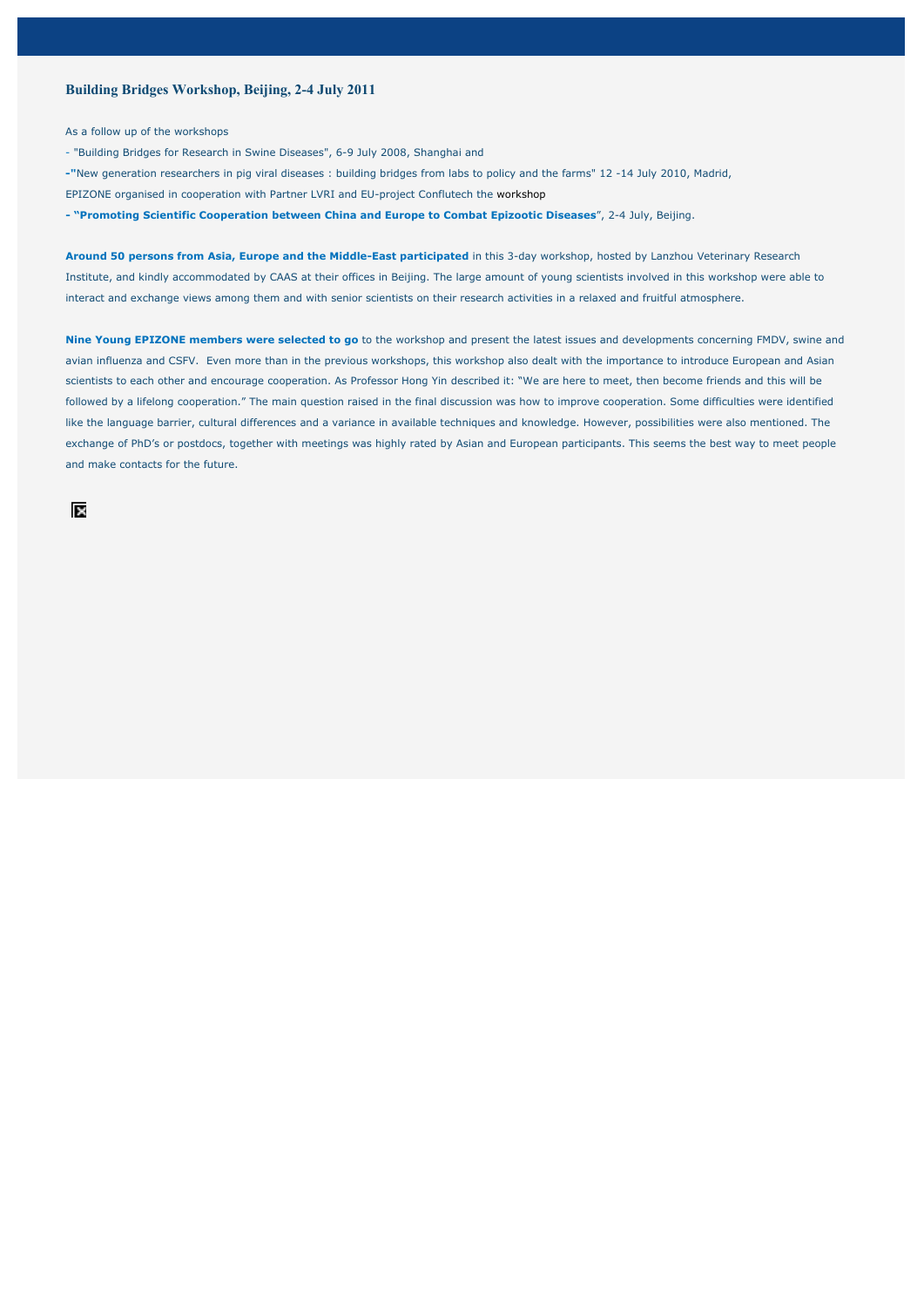### **Workshop on metadata and data sharing in the veterinary field**

The **workshop "Metadata and Data Sharing in the Veterinary Field"** will be held in Mira, Italy, on **3-4 November 2011**. The workshop is organised by the Istituto Zooprofilattico Sperimentale delle Venezie (IZSVe) in the framework of the EPIZONE project. The workshop is the follow-up to the workshop "Data and Information Sharing within the Veterinary Scientific Community: Legislative State of the Art and the Role of EPIZONE", which was held in Mira, Venice, in March 2011.

Minutes of the workshop Data and Information sharing, here.

The workshop falls within Theme 2 ("Strategic Integration") of the EPIZONE project. It is intended to be a forum on practical experience and ideas for future developments, in line with the promotion of information and data sharing which is pivotal to the achievement of the EPIZONE objectives.

Selected scientists and representatives from EPIZONE Member Organizations as well as relevant non-EPIZONE members will take part in the discussion (around 20 participants).

#### **The workshop will provide**:

- An outline of the state of the art of available technical solutions for describing information resources (metadata definition) and their adaptability to the veterinary field within the framework of the INSPIRE directive
- An opportunity to gain first-hand experience and to discuss practical ways for documenting information resources
- Further prospects for data/information sharing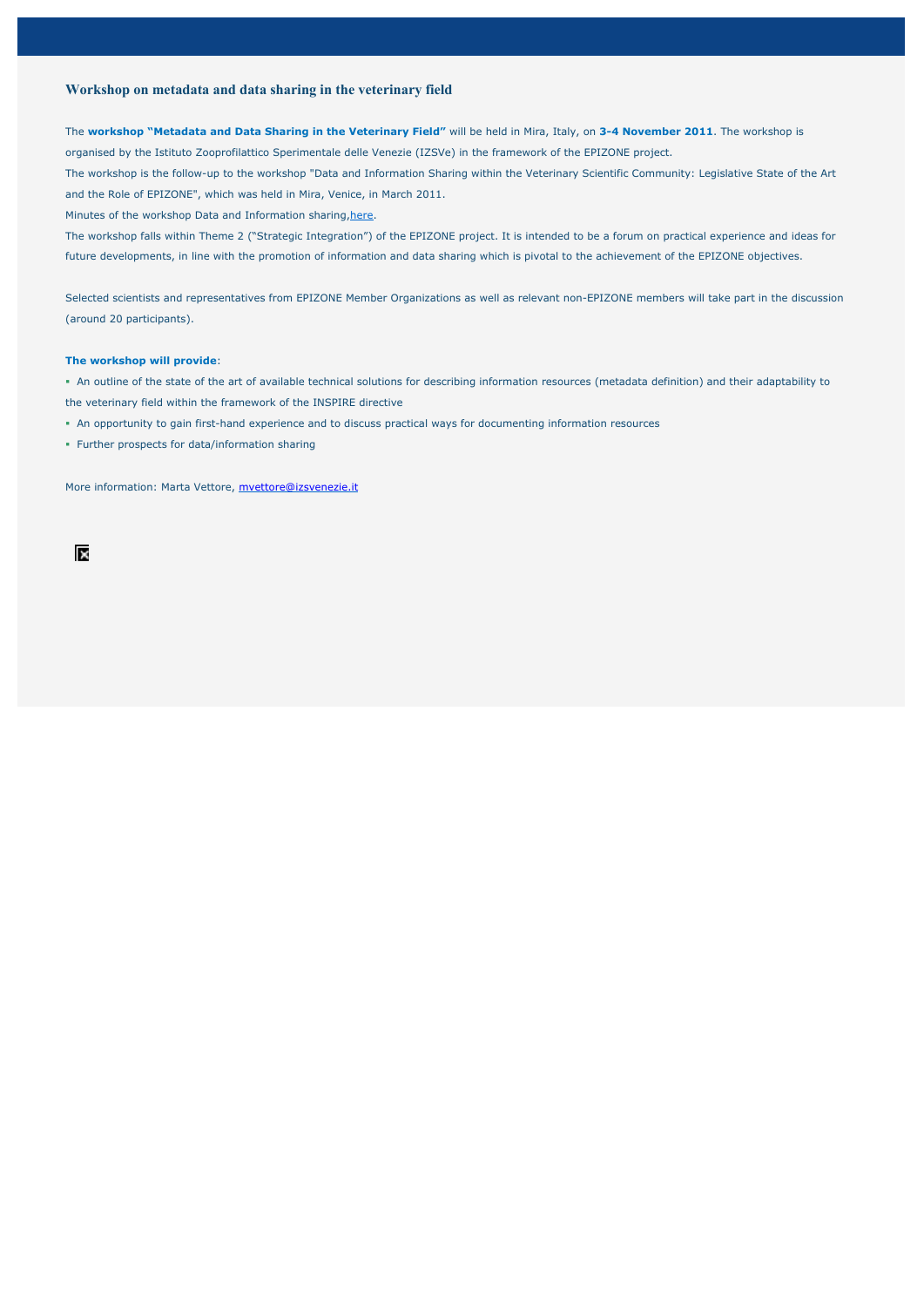### **Workshop on Classical and Molecular Veterinary Virology**

A **workshop on Classical and Molecular Veterinary Virolog**y is organised from **28 November - 9 December 2011**, Vienna, Austria. This workshop will promote the application of classical virology and multiple pathogens detection methods in veterinary diagnostic laboratories of Africa, Asia and Central and Eastern European countries. This workshop is designed for scientists from veterinary institutes, diagnostic laboratories and universities with moderate experience in classical and molecular virology. Well-recognized experts will lecture on principles and applications of classical and molecular virology. Practical laboratory sessions on well established procedures that have been harmonized for virus detection and multiplication and viral diseases surveillance will be provided. The workshop is planned for 20 active participants.

#### **Workshop location**:

**1st week**: Animal Production and Health Laboratory, Joint FAO/IAEA Division, International Atomic Energy Agency (IAEA), A-2444 Seibersdorf **2nd week**: University of Veterinary Medicine Vienna, Veterinaerplatz 1, 1210 Vienna.

### **The workshop is organised by**:

- The International Atomic Energy Agency (IAEA) and the Food and Agriculture Organization (FAO) of the United Nations through the Joint FAO/IAEA Division of Nuclear Techniques in Food and Agriculture and the Animal Health Service (FAO-AGAH),
- The University of Veterinary Medicine Vienna,
- The European Society for Veterinary Virology (ESVV),
- The European Union Epizone project FP6-2004-Food-3-A, the Network of Excellence for Epizootic Disease Diagnosis and Control (EPIZONE),
- The European Union project FP6-2005-SSP-5B-INFLUENZA Capacity building for the control of avian influenza through technology transfer and training (ConFluTech),
- The European Union-funded AniBioThreat project, a project for developing and improving the EU's bio-preparedness for risks in the livestock sector and linked to the new EU action plan for hazardous materials.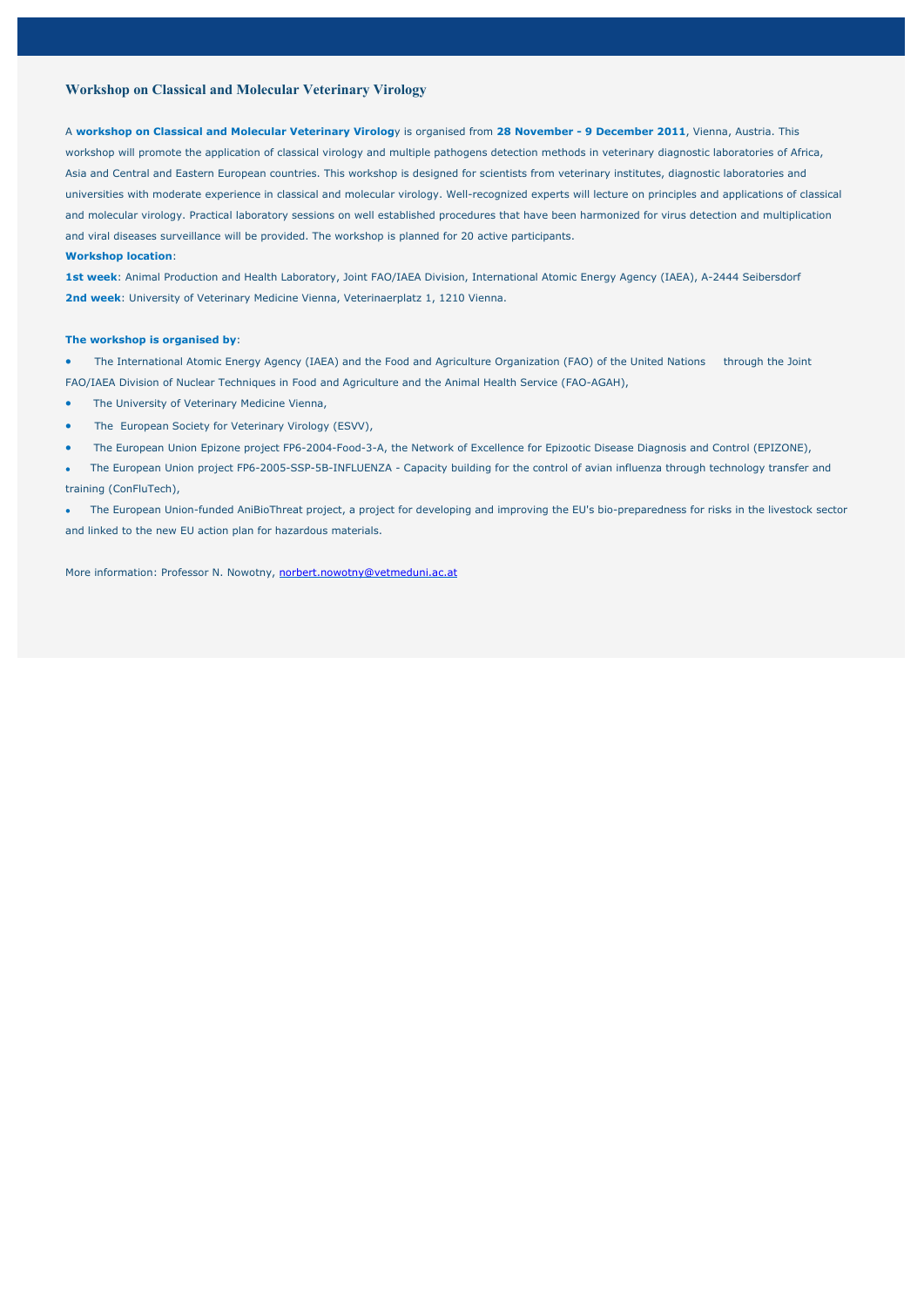### **Short term mission Sarah Welby from CODA-CERVA, Belgium**

Sarah Welby from Veterinary and Agrochemical Research Centre (VAR), Belgium visited the Friedrich-Loeffler Institut from 1-4 August 2011.

**The purpose** of my visit to the Epidemiology Institute (IfE) of the FLI was to exchange our experience in monitoring and surveillance programs implemented in both countries and the tools used to evaluate these surveillance systems. The focus was on epidemic vector borne diseases (such as Bluetongue (BT)) as well as for endemic diseases (as Infectious Bovine Rhinotracheitis (IBR), Bovine Viral Diarrhoea (BVD)). The issues discussed and worked on were: i) collection and centralisation of data ii) data analysis (tools and software, codes) iii) comparison of methodologies used (scenario tree analysis and epidemic curve analysis) iv) eradication of former list A diseases v) diagnostic tests used and available.

**The first day**, Dr. Jörn Gethmann explained the theoretical background of the epidemic curves he developed for the BT situation in Germany in 2006, 2007. He also explained and demonstrated GIS software used in the FLI. In special he explained how to visualize geographic data and how to carry out simple data analysis (e.g. delimit the buffer zones around outbreaks). I explained in detail the principles and formulas behind the scenario tree methodology with a practical application for BT in Belgium in 2006, 2007.

**The second day** we mainly prepared data to enable analysis with the methods described during the first day. I had the opportunity to practice the GIS software using my own data and data he provided me. I also had the opportunity to meet Dr. Detlef Höreth-Böntgen, who explained me the eradication programs in the different Federal States of Germany, already in place since a few years, and the issues with regard to different approaches in each State. It was for me the occasion to expose the Belgian situation and the questions arising with the start of this compulsory eradication programs we are setting up in Belgium.

**The third day** we discussed about the final draft of our manuscript comparing both methodologies epidemic curves and scenario tree analysis to evaluate efficiency of surveillance systems programs in terms of early detection and freedom of disease: "Efficiency of Bluetongue surveillance programs in Belgium and Germany: Comparison and validation of two different approaches".

The last day mainly consisted in wrapping up all the last points with regard to our common study and plan the future milestones for the common publication.

#### **A lot of knowledge and information**

This short term mission was an extremely useful and rich experience. Having the opportunity to work during 4 intensive days enabled us to understand better each other's approaches and all the issues with regard to data collection, analysis, and communication of results. Also during these 4 days I had the opportunity to familiarise with the different software and methods used by practicing with my own data and data they provided me. Also, I particularly enjoyed meeting the colleagues of the FLI and spending time with them, as it allowed me to discuss with them and learn about the

way surveillance programs work in Germany, and the way they manage with the issues we encounter. I am delighted to have learned all these things during my stay as I now come back with new tools to evaluate and implement surveillance systems and conduct risk analysis, which will certainly profit me and my institute.

#### **Further collaborations in the future**

Both institutes work in the same area and future collaboration will be helpful to improve the methodology in analysing animal diseases and this will help to improve animal disease management in both countries.

The IfE group is a very friendly and I felt really welcome in the group. I am positive that my visit will result in further collaborations in the future. I would certainly recommend this Short Term Mission program to anyone wanting to expand their skills and expertise and extend their network of collaborations.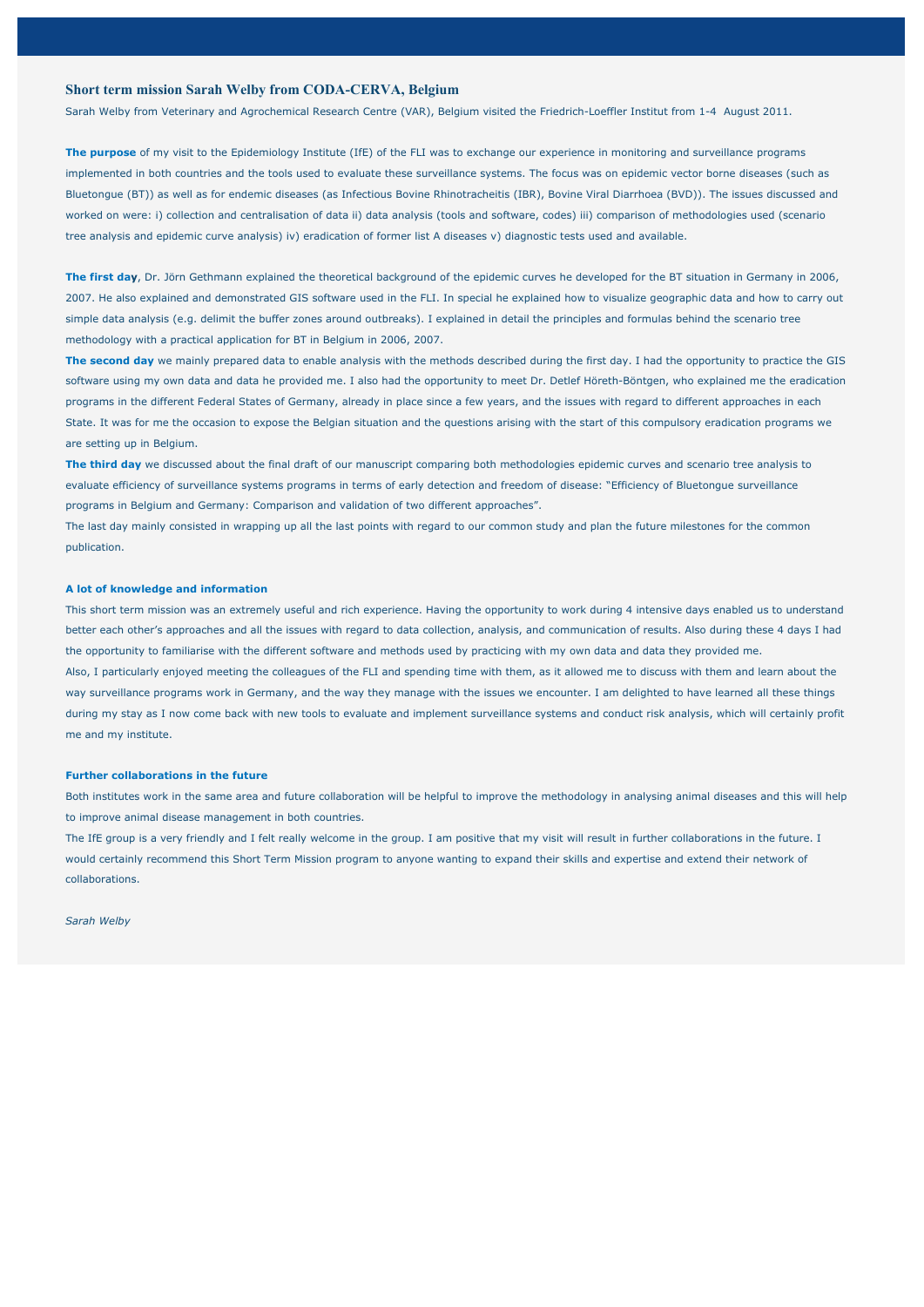### **Short-term mission Björn Abendroth from FLI Insel Riems**

Björn Abendroth from FLI Insel Riems visited two weeks between 28 February - 11 March 2011 the Veterinary Laboratories Agency (VLA), Weybridge (UK).

**The reason of my visit** was to improve my knowledge on the usage and handling of the (EPIZONE) Pan-Viral chip established in WP4.2. At the Virology department, I was trained in microarray methodologies and related techniques. The training at VLA was very helpful for the establishment and validation of this kind of chip as a diagnostic tool at the FLI and for the preparation for a ring trial in WP4.2. The idea was also to learn about all workflows and techniques of the EPIZONE microarray on site at VLA. Important results of this short term mission were e.g. the improvement of both the protocol and the workflow for a better use of the Pan-viral DNA-chip.

#### **Great opportunity**

During this short term mission I had also the great opportunity to improve my laboratory skills and knowledge on microarray techniques in a prestigious institute abroad. I benefitted from helpful discussions and excellent supervision by experts at the VLA. I could pick up many new ideas for further investigations for the microarray validation procedure and developed concepts how to put these ideas into practice. The close contact to my collaborators will be very helpful for future discussions of ideas and how to solve problems that might arise during further validation steps of this array.

### **Exchange information and knowledge**

I can fully recommend such a short-term mission to everyone as it offers a great opportunity to exchange information and knowledge with other scientists very direct and effectively, and give a unique possibility to learn techniques on site.